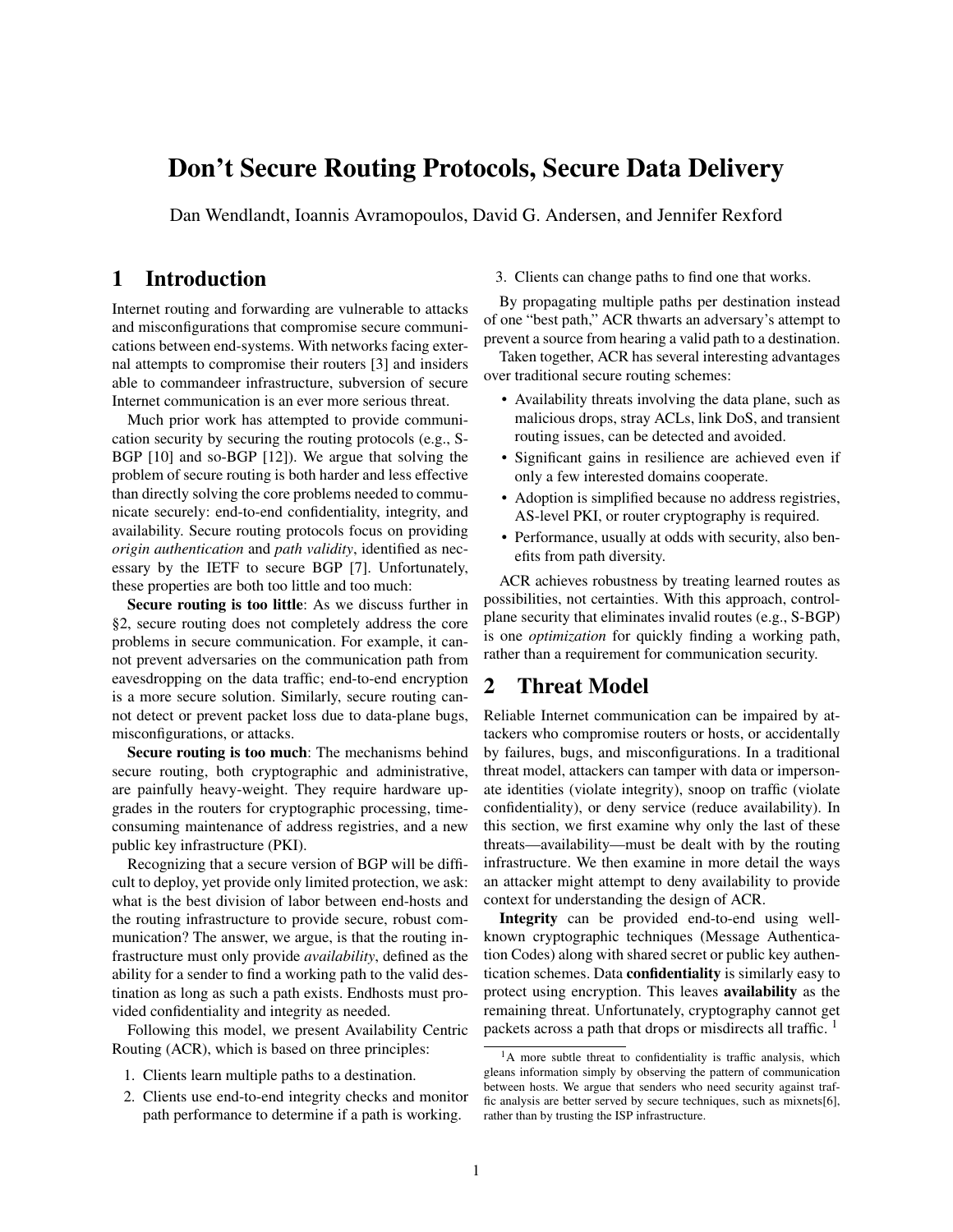### 2.1 Malicious Routers

Control, legitimate or illegitimate, of a router grants significant power to compromise communication security.

Control Plane: An attacker can influence the *global* flow of traffic by falsifying BGP routing information. By announcing a victim's IP prefix or manipulating the ASpath, an adversary can draw traffic to its own routers, where it can observe the data, modify it, drop it, or impersonate the destination. An attacker can also prevent a portion of the Internet from hearing the valid route announcement, "blackholing" traffic to the victim. We term the falsification of routing data a "control-plane" attack. Secure BGP proposals restrict the ability of attackers to mount these attacks by providing *origin authentication* and *path validity*.

Data Plane: Despite reducing an attacker's ability to attract traffic, a secure control plane cannot prevent malicious routers or insiders that manage to be on a legitimate communication path from observing, modifying, or misdirecting traffic. Nor does control-plane security protect against packet drops, congestion, or misconfigured forwarding-level constructs such as packet filters. We term these threats "data-plane" attacks.

Because control-plane security must still be augmented with end-to-end techniques to guarantee integrity and confidentiality, we argue that the only property that the control plane must provide is availability; that is, it must guarantee that a sender will hear about a valid path to the destination if one exists.

A final threat comes from attackers who advertise unallocated or unused address space, as is sometimes done by spammers to avoid IP address blacklists [\[13\]](#page-5-5). While this technique contributes to spam, it is not the root cause, and we believe that the more fundamental problems of identity and incentives must be solved to effectively reduce spam. For these reasons, we do not consider authenticating "unowned" IP addresses a central requirement of routing.

### 2.2 Malicious End Hosts

Without access to a router, an adversary may still use end hosts to render a network link unavailable with a DoS attack. Routing protocols (secure or not) do not know what level of congestion will render a link useless for a particular application, and will not switch away even from an unusable "best path." Since link DoS provides another means for an attacker to deny availability, we argue that a routing system should allow a sender to avoid congested paths if a usable alternative exists.

We do not, however, consider DoS attacks targeted at individual hosts or applications to be in scope. Attacks not targeting links can be mitigated by end-hosts or "nearedge" network devices without support from routing.

# 3 Availability Centric Routing

The goal of *availability-centric routing* is to enable edgenetworks or end hosts, which we collectively refer to as the network *edge*, to communicate securely even if portions of the network infrastructure are controlled by an adversary. ACR does so using four components. First, one or more transit ASes act as *availability providers* (APs) that provide the edge with multiple routes for each destination. Second, sources using ACR cryptographically verify the identity of the destination host or network, to confirm that the route they chose reaches the correct destination. Third, ACR senders securely monitor the communication performance; if performance is too poor, for whatever reason (a situation-specific definition), they signal ACR to use a different path. Fourth, the ACR senders distribute traffic over one or more paths supplied by the AP, by applying selection algorithms that quickly identify a working path with low network and computation overhead.

#### 3.1 Multipath via Availability Providers

To provide path-choice in a legacy, single-path BGP environment, ACR includes mechanisms to advertise multiple paths for a single destination and then direct traffic onto these alternate paths. This approach is akin to proposed multipath schemes like MIRO [\[18\]](#page-5-6). Availability Providers give the network edge access to multiple paths via a (presumably paid) AS-level *deflection service*. Edges can avoid failures by redirecting traffic to different paths.

An availability provider maintains a *route repository* containing all routes learned from BGP peering sessions with neighboring ASes. The repository may be populated by passive BGP sniffers at peering links, or by a BGP monitoring protocol. Customers can pull routes ondemand from their AP (e.g., if their current path is not working), or subscribe to a feed of paths to particular destinations using either a custom protocol (future work) or the proposed *add-paths* extension to BGP [\[16\]](#page-5-7).

Sources use alternate paths by tunneling packets using IP encapsulation (e.g., L2TPv3 [\[11\]](#page-5-8)) to *deflection points* in the AP's network. Paths from the route repository include the deflection-point IP address, the encapsulation method to use, and a *deflection forwarding identifier*. This tunneling can be performed at line rate by highend routers [\[8\]](#page-5-9), which enable encapsulated packets to circumvent normal BGP routing using *directed forwarding*, which uses an alternate forwarding table to direct packets based on the deflection forwarding identifier in the encapsulation-layer header. After decapsulation and directed forwarding, subsequent routers forward the packet normally.

Access to the deflection service can be efficiently controlled by light-weight authentication "cookies" found in L2TPv3 and other protocols.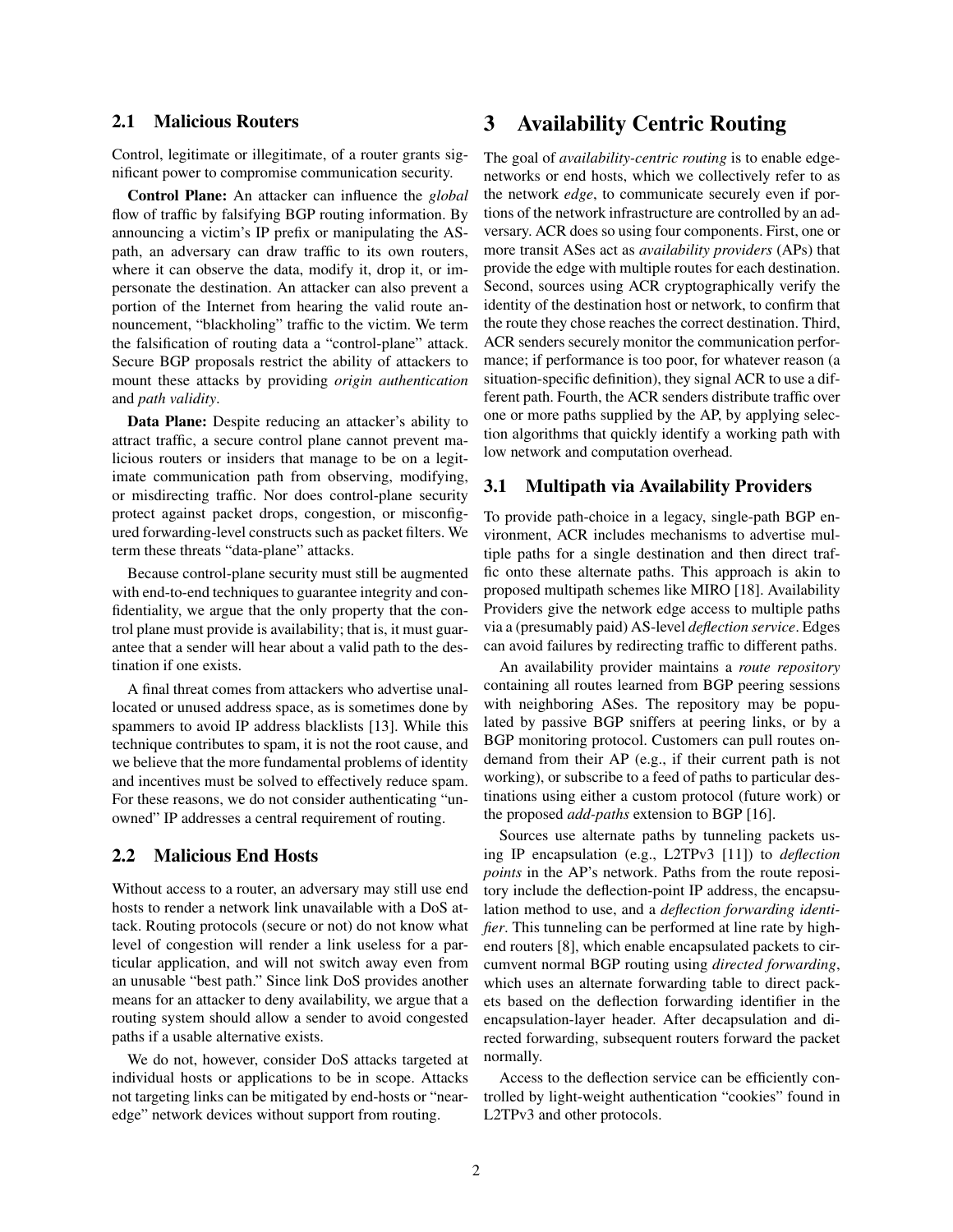

<span id="page-2-0"></span>Figure 1: High-level control flow diagram of ACR.

#### 3.2 End-to-End Integrity Check

To work, a path must connect the source to the *correct* destination. ACR allows hosts and applications to authenticate destinations in whatever way they choose, from generic approaches such as IPsec or SSL to applicationspecific approaches like DNSSEC. Many important protocols, including HTTP, SMTP, SSH, and SIP, already support both client and server authentication. Importantly, ACR does not require either hosts or routers to participate in a PKI. In fact, clients who contact a server may not require cryptographic authentication at all: similar to common use of HTTPS, they can dynamically establish a shared secret used to verify the integrity of all further packets.

#### 3.3 Availability Monitoring

Detecting availability attacks requires the ability to monitor a network flow and determine whether its performance indicates that the current network path is a usable route.

In the context of Figure [1,](#page-2-0) consider a general purpose monitor within the TCP stack of an end-host using IPSec for end-to-end security. A call to *connect()* causes the path-selection component to select an initial route. TCP sends a SYN packet and sets its retransmission timer. If the timer expires before the SYN/ACK comes back, the monitor records the event and *may* change to an alternate path before retransmitting. Similar monitoring occurs for all data transfered. With TCP, the "flow performance record" consists primarily of state the protocol already keeps to manage reliable delivery, but could be augmented with retransmission or timeout counters to track recent path performance. This record must be reset each time a new path is selected, but TCP-specific behavior and state is otherwise unmodified. Received packets are verified for integrity using IPsec and are discarded if the check fails. As a result, paths with adversaries that manipulate packets are correctly recognized as unusable.

While this example monitor is simple and general, ACR can work with any type of availability monitoring the edge chooses to employ. Monitoring could be even be performed by the user (e.g., by clicking "reload" in their browser). Many applications such as VOIP clients already incorporate application-specific monitoring, and could use this information to change paths when conditions are unacceptable. Hosts could perform monitoring within the network stack, or edge routers could use a scheme similar to Listen[\[15\]](#page-5-10) to provide simple connectivity monitoring.

The primary requirement for *secure* availability monitoring is that all monitoring decisions must only accept as input, data or network headers that are protected against tampering by an integrity check. Otherwise, an onpath adversary can falsify replies (e.g., TCP acknowledgments) to make it appear that data was correctly delivered.

### 3.4 Path Selection Algorithms

Path selection algorithms should quickly locate working routes, to minimize the time to recover from failures or attacks. These algorithms are triggered by the availability monitors when failures are detected. Path selection algorithms can combine topological information (e.g., BGP AS-paths) with external knowledge (e.g., AS connectivity or history of good routes) to select new candidate paths. ACR treats this information as *hints*, not truth, because the information may be stale (in the case of history) or inaccurate (in the case of data from unsecured BGP). Path selection could explore several paths in parallel to further reduce recovery time at the expense of additional bandwidth. Selection can be assisted by heuristics such as:

Static destination connectivity hints: Destinations that care about availability are likely to know their upstream connectivity. ACR can use this knowledge to give the edge with "hints" to quickly identify promising paths. BGP paths that are inconsistent with the connectivity hint from the destination receive lower priority in the path exploration process. Because their consistency is not critical (they affect only priority) static hints can be distributed ahead of time, out of band, or via replicated repositories.

Route stability heuristics: Many Internet routes, particularly those to popular destinations, are quite stable [\[14\]](#page-5-11). ACR could take advantage of prior work that uses historical route information to identify good paths more quickly. Unlike schemes that discard routes that fail historical tests, and so require exceptionally low "false-positive" rates, ACR will use "anomalous" routes if (and only if) they work correctly end-to-end.

Useful communication, as well as availability monitoring, realistically requires bi-directional reachability. While we describe ACR primarily from the perspective of a single source, we envision that common use of ACR would involve both communicating parties having the ability to find alternate paths.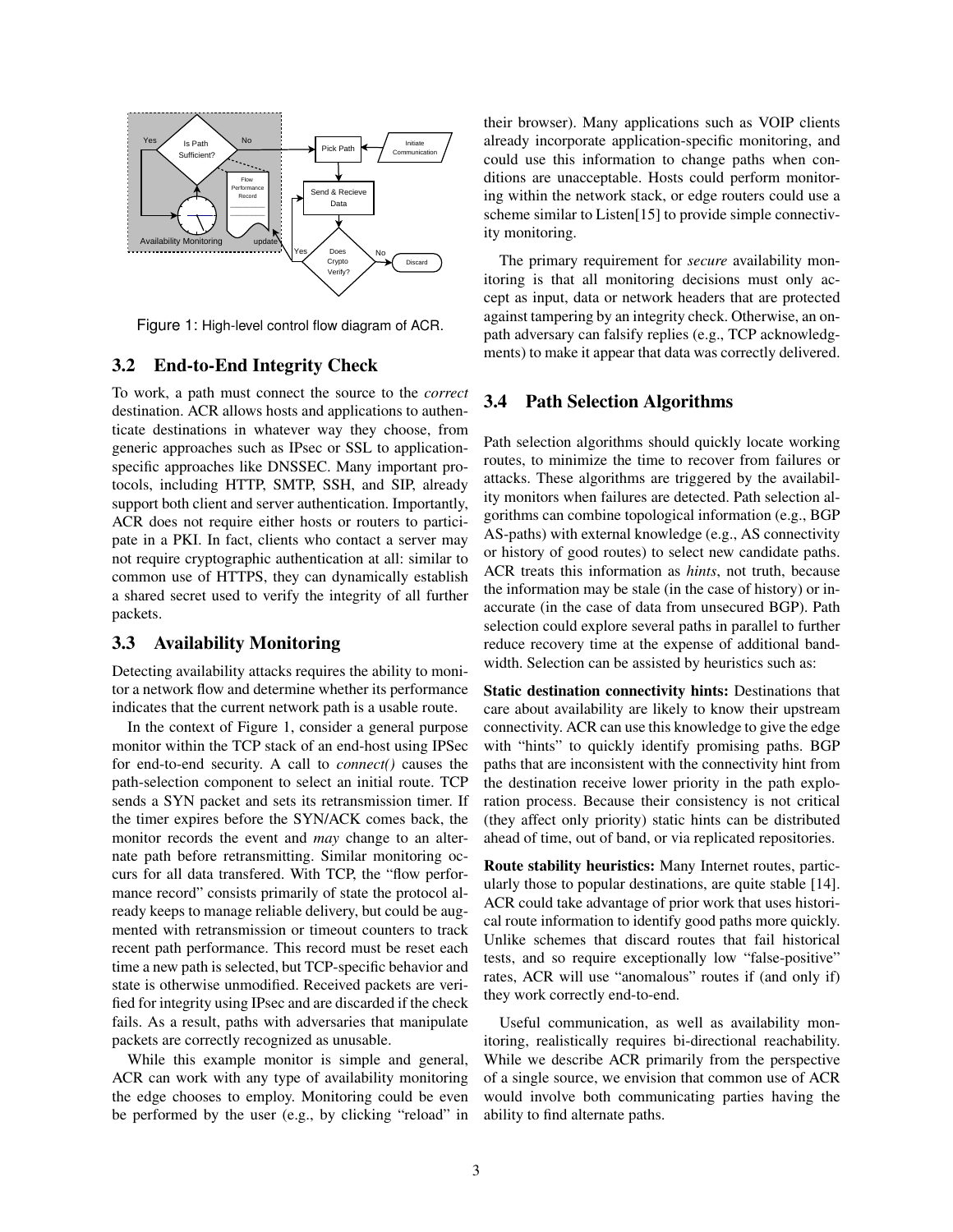# 4 ACR with Limited Deployment

In the long term, we envision ACR being used with a globally deployed multipath protocol. Yet even when only deployed by a handful of tier-1 ISPs, we demonstrate in [§5](#page-3-0) that ACR significantly improves availability in the face of routing attacks.

The key problem with limited deployment is "legacy" providers still running single-path BGP. As a result, routing attacks could render some destinations unreachable: if a destination *D* has only a single (legacy) provider *P*, then if *P* believes and propagates a false route for *D*, no availability provider would be able to reach *D*.

Therefore, ACR, when deployed at limited locations, requires additional light-weight control-plane countermeasures to prevent such control plane availability attacks. Before evaluating the resilience of limited ACR deployment to invalid announcements of a victim's address space (BGP hijacks) in [§5,](#page-3-0) we cover two other issues related to providing availability in a legacy environment.

Resisting sub-prefix hijacks: An attacker can announce a prefix more specific than a legitimate advertisement. This attack is particularly effective because the invalid prefix propagates to all ASes and the more specific route is always used to forward traffic. If a destination is not directly connected to its availability provider, any legacy providers between the AP and the destination that hear the sub-prefix announcement will misdirect received packets to the attacker despite also having a correct but less specific route to the destination.

We propose eliminating sub-prefix attacks by emulating "flat addressing" within the limited scope of a destination and its upstream providers. If an upstream provider *P* agrees to accept address space from customer *D* as /24's and filters all incoming prefixes of greater length (as is common practice by ISPs today) no adversary can subprefix hijack *D*'s address space. Peers and other customers of *P* are not on the path between the AP and *D*, so *P* can safely aggregate *D*'s addresses before advertising the prefixes to these neighbors. Effectively, upstream providers accept a moderate increase in routing table size to provide increased availability for their customers, while the global routing table size remains constant.

CIDR-based hierarchical addressing, the root-cause of the sub-prefix hijacks, is also troublesome for other efforts to secure routing and forwarding. For example, subprefixes in forwarding tables are a primary reason that the control plane can differ from the actual path traversed by a packet, mitigating the benefit of having a secure BGP AS-Path. Similarly, prefix aggregation significantly complicates origin authentication. While we propose an incremental measure for dealing with CIDR above, ultimately we feel that the only sound architectural choice is to move toward a flat addressing model for the Internet.

Resisting deflection point hijacks: A BGP hijack

could block a subscriber from reaching its AP's deflection points if the subscriber's direct upstream provider did not support ACR.[2](#page-3-1) Fortunately, the number of deflection points is relatively small, and they are found in known locations within stably connected core networks. These properties facilitate "defensive filters" that explicitly deny route announcements for special destinations on all but a select few peering sessions[\[17\]](#page-5-12). Willing legacy providers can also use a simple mechanism like BGP's localpref attribute to assign static preference for AP prefix announcements heard via the links that a provider expects to use to reach the associated tier-1 provider. This defense is more flexible than simple static routing, but still mitigates hijack attacks against the availability provider.

### <span id="page-3-0"></span>5 Evaluation

We explore the effectiveness of ACR and its countermeasures in the context of today's Internet. In our evaluation, each path may contain at most one deflection point and only a few ASes offer deflections. Our experiments examine ACR's performance against an attacker who announces an IP prefix that belongs to a victim network.

Method: We run simulations on an AS-level graph based on July 2006 RouteViews data with AS relationships inferred using Gao's algorithm [\[9\]](#page-5-13). The route selection policy prefers customer-learned routes over peer-learned routes, and prefers provider-learned routes the least, with ties broken using AS-Path length. Each trial has one legitimate AS and a set of attacking ASes that all announce the same prefix. We vary the number of malicious ASes, performing 100 trials for each configuration.

Result 1: A single tier-1 availability provider significantly increases routing robustness compared to stubs using either single-path BGP or intelligent multihoming. Figure [2](#page-4-0) charts the average reachability of the legitimate destinations versus the number of attacking ASes. The bottom line (Single-Path BGP) shows the average success rate of all stub ASes in reaching the destination using normal BGP. We simulate intelligent multihoming by testing all stub ASes with exactly five providers to see if any of their five BGP-learned routes are valid.<sup>[3](#page-3-2)</sup> The availability providers for the Tier-1 AP data include all ten ISPs commonly thought to not purchase transit from another ISP. The results indicate the average success rate for these ISPs using deflections on all BGP-learned paths.

While intelligent multihoming sources can select from multiple paths, *only a tier-1 availability provider exposing multiple BGP-learned paths to the same destination provides strong resilience to hijacks*. ACR works so well be-

<span id="page-3-1"></span><sup>2</sup>This customer would have an incentive to switch to an ACRspeaking ISP, but we also believe that customers can benefit from using a "remote" (i.e., non-first-hop) availability provider ([§6\)](#page-4-1).

<span id="page-3-2"></span><sup>&</sup>lt;sup>3</sup>A selection intended to capture stubs that have invested significantly in network availability.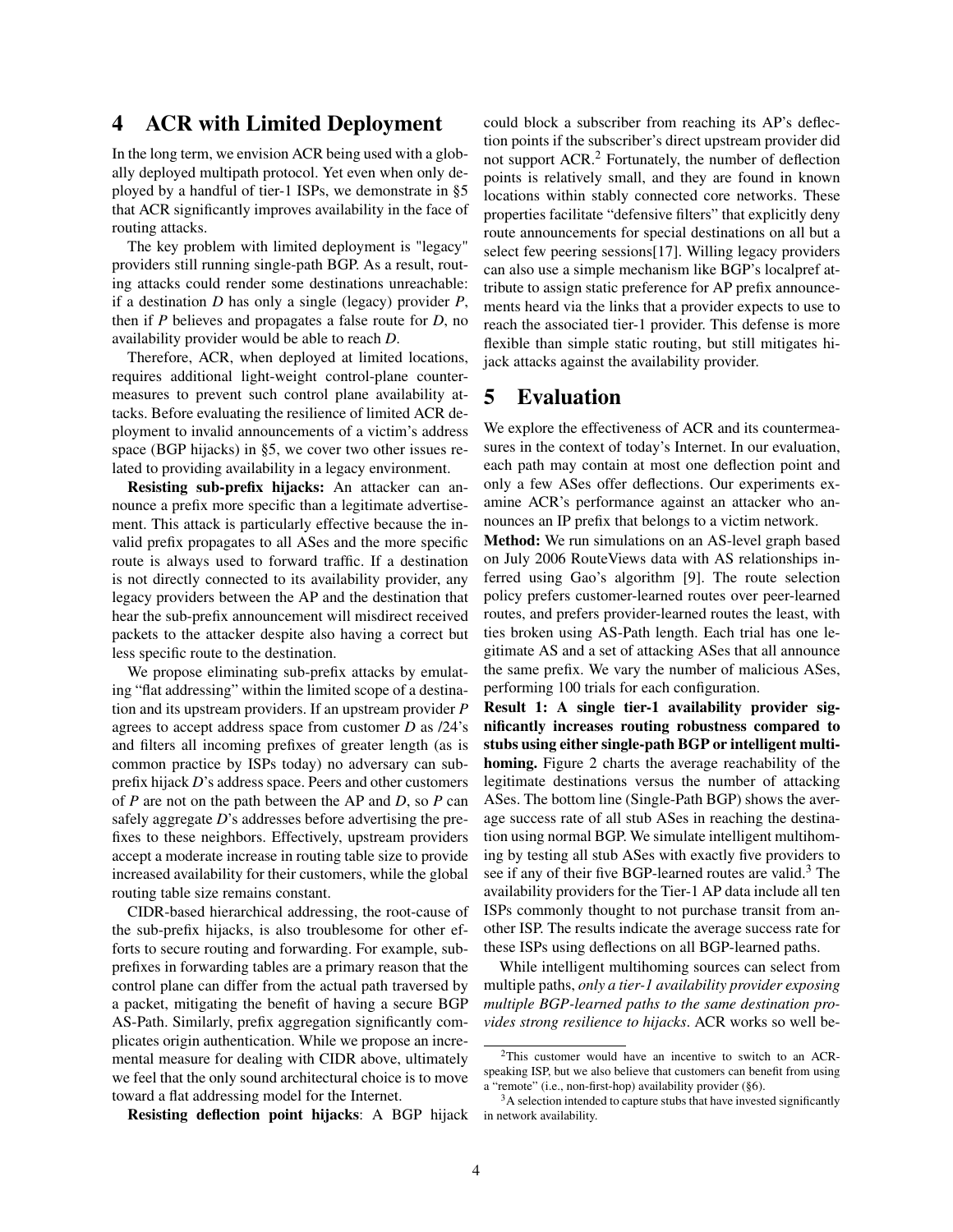

<span id="page-4-0"></span>Figure 2: Success rate of sources reaching a hijacked destination when using different degrees of path diversity.

cause of the legacy ISP's preference for customer-learned routes, which forces an attacker to be "local" (a customer of all of a destination's providers) to prevent the AP from hearing the legitimate announcement.

Result 2: ACR's availability benefits can be further improved using easily-deployed BGP filtering local to the victim. As shown in Figure [2,](#page-4-0) adversaries are sometimes assigned to local ASes, reducing the Tier-1 AP success rate to 95% with many attackers (e.g., second from top line, far right). To defeat these adversaries, legacy ISPs can employ a tactic already common among large providers today: filtering routes from customers to accept only prefixes that the customers own and have registered. As a result, these filters block malicious advertisements by other customers. Unlike filtering to protect the legacy BGP system (which must be performed globally), these filters need only be applied locally by some of the valid destination's transit providers. The results of applying such filtering at the ISPs between the tier-1 AP and the destination are shown by the "filters" lines. The results show that *filters provide complete protection with a tier-1 AP, but provide only incremental benefit for intelligent multi-homing or single-path BGP*.

Result 3: The time to find a valid route is reasonable in the face of many adversaries, and simple connectivity hints from the destination further speed the process. Figure [3](#page-4-2) shows the average number of paths a source must explore, averaged over all Tier-1 APs, without the benefits of destination filtering. The *Origin AS Hint* case assumes that the source knows the correct AS originating the prefix being probed, while *Origin + x Hint* indicates knowledge of all upstream providers up to *x* hops from the origin.

Without external topology information, ACR explores paths based only on their AS-path length. ACR must test a few paths per attacker before finding a working path, which we feel is not unreasonable. However, guiding path selection with some prior knowledge of topology provides



<span id="page-4-2"></span>Figure 3: Number of routes explored before finding a valid forwarding path.

improved efficient, requiring probing only a few paths even for large numbers of attackers. The topology hints force an adversary to pad its AS path to include the correct topology, which makes the path longer and less attractive to the short AS-path heuristic. Using these heuristics, ACR helps reduce outages to short "hiccups" in connectivity experienced while it explores new paths.

# <span id="page-4-1"></span>6 Deployability

ACR emphasizes low barriers to adoption: ACR simplifies deployment because it does not require cryptographic hardware in routers and because the functionality needed to perform path deflections is already widely available. Also, because parties with significant security requirements already use end-to-end security, ACR obviates the need to manage BGP authentication services, such as an AS-level PKI and address ownership registries.

ACR benefits from backward compatibility: Changing a critical part of the Internet infrastructure raises stability and reliability concerns. Because ACR runs along-side BGP, not as a replacement, operators can evaluate it on operational networks without the need for a parallel test infrastructure. Additionally, failures within ACR are isolated from BGP. As a result, unlike many secure replacements for BGP, legitimate use or misconfiguration of ACR is unlikely to result in worse reachability than provided by legacy BGP, because the single-path legacy route is still available for use.

ACR provides well-incentivized deployment: We envision deflection services being offered in two ways. First, core networks can offer deflections to customers in order to add value to their existing transit service. This could give an ISP a competitive advantage over providers that do not offer deflections: customers will receive improved resilience against attacks and gain the ability to select paths that perform better.

The second deployment mechanism is to offer a remote deflection service to customers of other providers. This